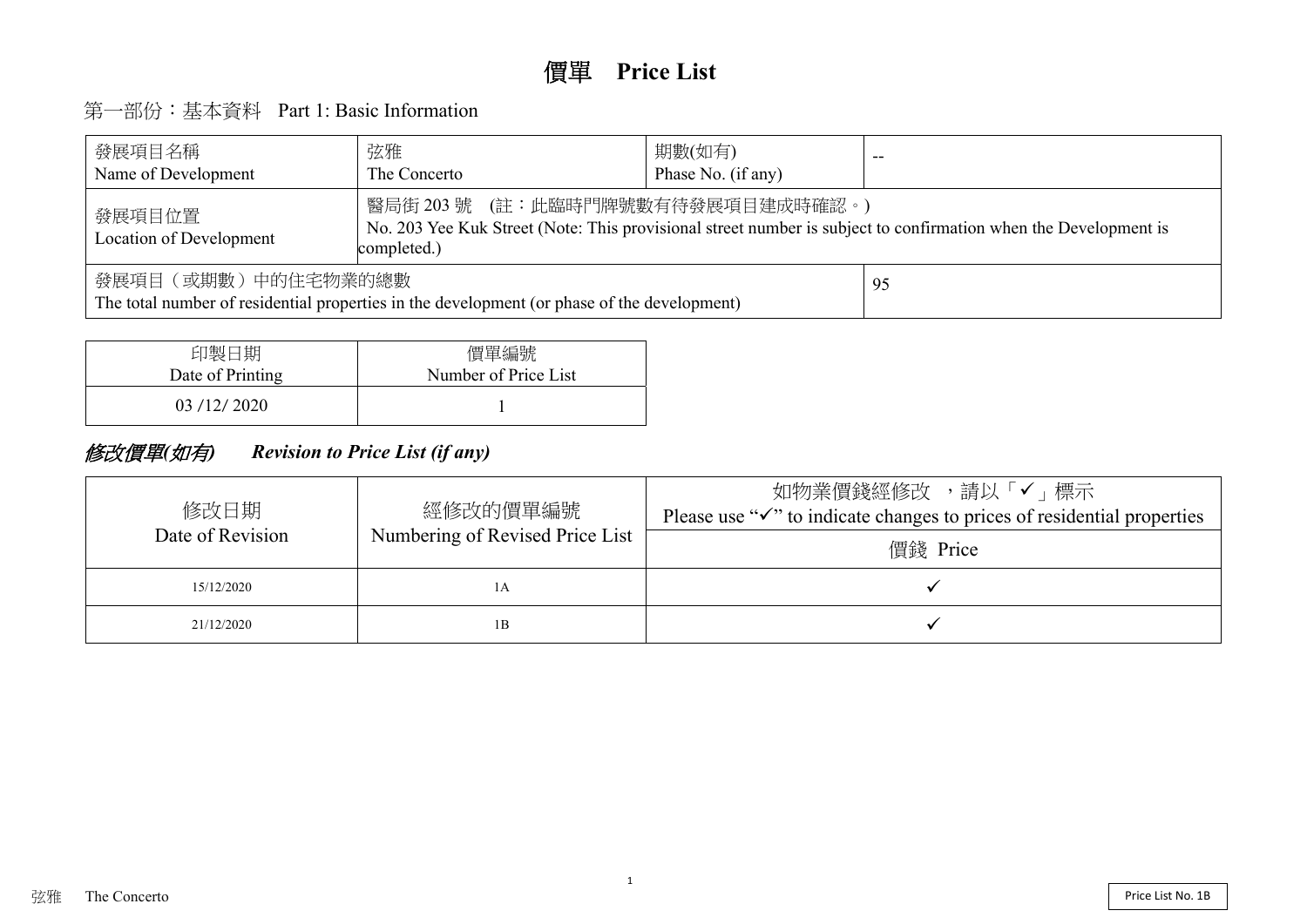|                           | 物業的描述                               |            | 實用面積                                                                                 | 售價                     | 實用面積<br>其他指明項目的面積(不計算入實用面積)                                           |                                            |                     |                |                                                                   |                                   |                          |            |                          |        |            |
|---------------------------|-------------------------------------|------------|--------------------------------------------------------------------------------------|------------------------|-----------------------------------------------------------------------|--------------------------------------------|---------------------|----------------|-------------------------------------------------------------------|-----------------------------------|--------------------------|------------|--------------------------|--------|------------|
|                           | Description of Residential Property |            | (包括露台,工作平台及陽台(如有))<br>平方米(平方呎)<br>Saleable Area                                      | (元)<br>Price<br>(S)    | 每平方米/呎售價<br>元,每平方米<br>(元,每平方呎)                                        |                                            |                     |                | Area of other specified items (Not included in the Saleable Area) | 平方米(平方呎)<br>sq. metre $(sq, ft.)$ |                          |            |                          |        |            |
| 大廈名稱<br><b>Block Name</b> | 樓層<br>Floor                         | 單位<br>Unit | (including balcony, utility platform<br>and verandah, if any)<br>sq. metre (sq. ft.) |                        | Unit Rate of<br>Saleable Area<br>\$ per sq. metre<br>$$$ per sq. ft.) | 空調機房<br>Air-<br>conditioning<br>plant room | 窗台<br>Bay<br>window | 閣樓<br>Cockloft | 平台<br>Flat roof                                                   | 花園<br>Garden                      | 停車位<br>Parking<br>Space  | 天台<br>Roof | 梯屋<br>Stairhood Terrace  | 前庭     | 庭院<br>Yard |
|                           | 21                                  | A          | 27.271 (294)<br>露台 Balcony: 2.000 (22)<br>工作平台 Utility Platform:1.500 (16)           | 7,056,000              | 258,736<br>(24,000)                                                   |                                            |                     |                |                                                                   |                                   | $\overline{\phantom{a}}$ |            | $\overline{\phantom{a}}$ |        |            |
|                           | 20                                  | A          | 27.271 (294)<br>露台 Balcony: 2.000 (22)<br>工作平台 Utility Platform:1.500 (16)           | 7,027,000<br>7,160,000 | 257,673<br>(23,901)<br>262,550<br>(24, 354)                           |                                            |                     |                |                                                                   |                                   | $\overline{\phantom{a}}$ |            | $\overline{\phantom{a}}$ |        | $-$        |
| 弦雅<br>The                 | 16                                  | A          | 27.271 (294)<br>露台 Balcony: 2.000 (22)<br>工作平台 Utility Platform:1.500 (16)           | 6.888,000              | 252,576<br>(23, 429)                                                  |                                            |                     |                |                                                                   |                                   | $-$                      |            | $\overline{\phantom{a}}$ |        |            |
| Concerto                  | 15                                  | A          | 27.271 (294)<br>露台 Balcony: 2.000 (22)<br>工作平台 Utility Platform:1.500 (16)           | 6,834,000              | 250,596<br>(23, 245)                                                  |                                            |                     |                |                                                                   |                                   | $\overline{\phantom{a}}$ |            | $\overline{\phantom{a}}$ | $\sim$ |            |
|                           | 12                                  | A          | 27.271 (294)<br>露台 Balcony: 2.000 (22)<br>工作平台 Utility Platform:1.500 (16)           | 6,779,000              | 248,579<br>(23,058)                                                   |                                            |                     |                |                                                                   |                                   | $\overline{a}$           |            | --                       |        |            |
|                           | 11                                  | A          | 27.271 (294)<br>露台 Balcony: 2.000 (22)<br>工作平台 Utility Platform:1.500 (16)           | 6,739,000              | 247.112<br>(22, 922)                                                  |                                            |                     |                |                                                                   |                                   | $-$                      |            | $\overline{\phantom{a}}$ |        |            |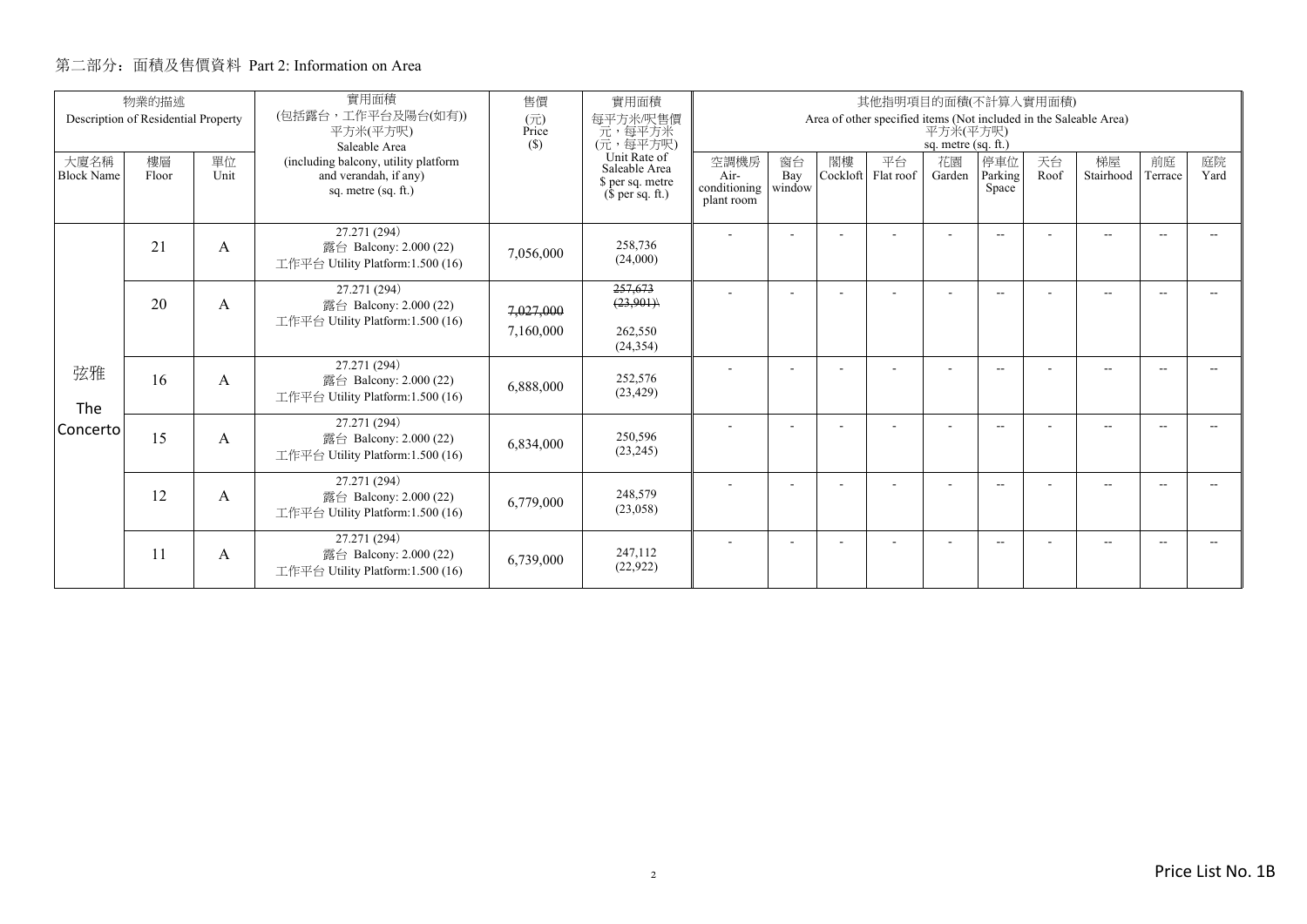|                           | 物業的描述                               |                | 實用面積                                                                                 | 售價                     | 實用面積                                                                  |                                                                                                      |                     |                | 其他指明項目的面積(不計算入實用面積) |              |                          |            |                          |               |            |
|---------------------------|-------------------------------------|----------------|--------------------------------------------------------------------------------------|------------------------|-----------------------------------------------------------------------|------------------------------------------------------------------------------------------------------|---------------------|----------------|---------------------|--------------|--------------------------|------------|--------------------------|---------------|------------|
|                           | Description of Residential Property |                | (包括露台,工作平台及陽台(如有))<br>平方米(平方呎)<br>Saleable Area                                      | (元)<br>Price<br>$(\$)$ | 每平方米/呎售價<br>元, 每平方米<br>(元, 每平方呎)                                      | Area of other specified items (Not included in the Saleable Area)<br>平方米(平方呎)<br>sq. metre (sq. ft.) |                     |                |                     |              |                          |            |                          |               |            |
| 大廈名稱<br><b>Block Name</b> | 樓層<br>Floor                         | 單位<br>Unit     | (including balcony, utility platform<br>and verandah, if any)<br>sq. metre (sq. ft.) |                        | Unit Rate of<br>Saleable Area<br>\$ per sq. metre<br>$$$ per sq. ft.) | 空調機房<br>Air-<br>conditioning<br>plant room                                                           | 窗台<br>Bay<br>window | 閣樓<br>Cockloft | 平台<br>Flat roof     | 花園<br>Garden | 停車位<br>Parking<br>Space  | 天台<br>Roof | 梯屋<br>Stairhood          | 前庭<br>Terrace | 庭院<br>Yard |
|                           | 10                                  | A              | 27.271 (294)<br>露台 Balcony: 2.000 (22)<br>工作平台 Utility Platform:1.500 (16)           | 6,699,000              | 245,646<br>(22, 786)                                                  |                                                                                                      | ٠                   |                |                     | ۰            | $\overline{\phantom{a}}$ |            | $\overline{\phantom{a}}$ | $\sim$        |            |
|                           | 9                                   | A              | 27.271 (294)<br>露台 Balcony: 2.000 (22)<br>工作平台 Utility Platform:1.500 (16)           | 6,659,000              | 244,179<br>(22,650)                                                   |                                                                                                      |                     |                |                     |              | $- -$                    |            | $\overline{\phantom{a}}$ |               |            |
| 弦雅<br>The                 | 5                                   | B              | 26.286 (283)<br>露台 Balcony: 2.000 (22)<br>工作平台 Utility Platform: .000 (-)            | 6,284,000              | 239,063<br>(22,205)                                                   |                                                                                                      | ٠                   |                |                     | ۰            | $\overline{\phantom{a}}$ |            | $\overline{\phantom{a}}$ | $\sim$        |            |
| Concerto                  | 6                                   | B              | 26.286 (283)<br>露台 Balcony: 2.000 (22)<br>工作平台 Utility Platform: .000 (-)            | 6,346,000              | 241,421<br>(22, 424)                                                  |                                                                                                      |                     |                |                     |              | $\overline{\phantom{a}}$ |            | $\overline{a}$           |               |            |
|                           | $\overline{7}$                      | $\overline{B}$ | 26.286 (283)<br>露台 Balcony: 2.000 (22)<br>工作平台 Utility Platform: .000 (-)            | 6,409,000              | 243,818<br>(22, 647)                                                  |                                                                                                      | ٠                   |                |                     | ٠            | $\overline{\phantom{a}}$ |            | $\overline{\phantom{a}}$ |               |            |
|                           | 5                                   | D              | 19.664 (212)<br>露台 Balcony: 2.000 (22)<br>工作平台 Utility Platform: .000 (-)            | 4,868,000              | 247,559<br>(22,962)                                                   |                                                                                                      |                     |                |                     |              | $\overline{\phantom{a}}$ |            | $\overline{a}$           |               |            |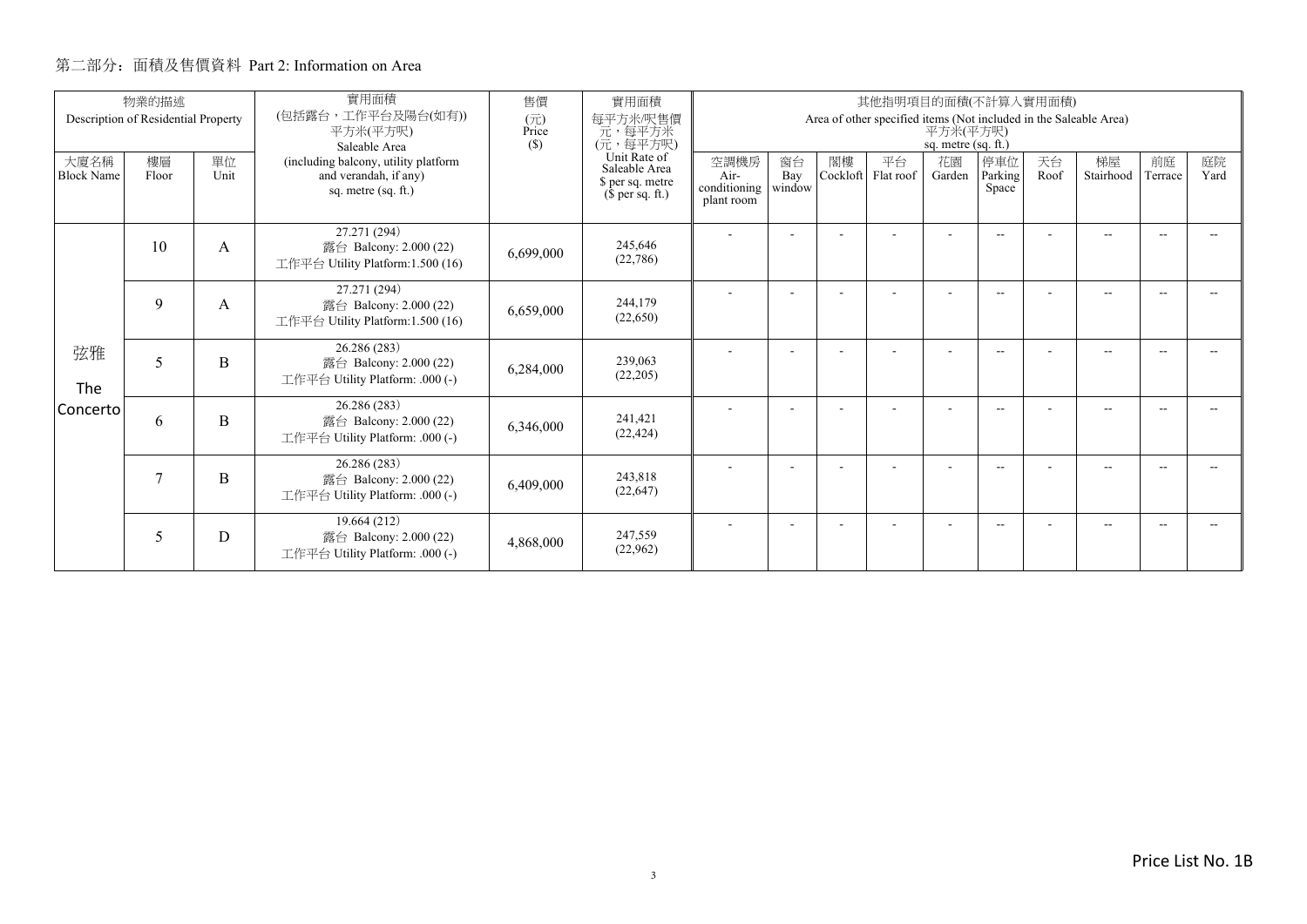|                           | 物業的描述                               |            | 實用面積                                                                                 | 售價                     | 實用面積                                                                                                    |                                                                                                        |                     |                | 其他指明項目的面積(不計算入實用面積) |                          |                          |            |                          |               |            |
|---------------------------|-------------------------------------|------------|--------------------------------------------------------------------------------------|------------------------|---------------------------------------------------------------------------------------------------------|--------------------------------------------------------------------------------------------------------|---------------------|----------------|---------------------|--------------------------|--------------------------|------------|--------------------------|---------------|------------|
|                           | Description of Residential Property |            | (包括露台,工作平台及陽台(如有))<br>平方米(平方呎)<br>Saleable Area                                      | (元)<br>Price<br>(S)    | 每平方米/呎售價<br>元,每平方米<br>(元,每平方呎)<br>Unit Rate of<br>Saleable Area<br>\$ per sq. metre<br>$$$ per sq. ft.) | Area of other specified items (Not included in the Saleable Area)<br>平方米(平方呎)<br>sq. metre $(sq, ft.)$ |                     |                |                     |                          |                          |            |                          |               |            |
| 大廈名稱<br><b>Block Name</b> | 樓層<br>Floor                         | 單位<br>Unit | (including balcony, utility platform<br>and verandah, if any)<br>sq. metre (sq. ft.) |                        |                                                                                                         | 空調機房<br>Air-<br>conditioning<br>plant room                                                             | 窗台<br>Bay<br>window | 閣樓<br>Cockloft | 平台<br>Flat roof     | 花園<br>Garden             | 停車位<br>Parking<br>Space  | 天台<br>Roof | 梯屋<br>Stairhood          | 前庭<br>Terrace | 庭院<br>Yard |
|                           | 6                                   | D          | 19.664 (212)<br>露台 Balcony: 2.000 (22)<br>工作平台 Utility Platform: .000 (-)            | 4,918,000<br>5,120,000 | 250,102<br>(23, 198)<br>260,374<br>(24, 151)                                                            |                                                                                                        | ٠                   |                |                     |                          | $\overline{\phantom{a}}$ |            | $\overline{\phantom{a}}$ | $\sim$        |            |
|                           | $\overline{7}$                      | D          | 19.664 (212)<br>露台 Balcony: 2.000 (22)<br>工作平台 Utility Platform: .000 (-)            | 4,966,000              | 252,543<br>(23, 425)                                                                                    |                                                                                                        |                     |                |                     |                          | $\overline{\phantom{a}}$ |            | $\overline{\phantom{a}}$ |               |            |
| 弦雅<br>The                 | 8                                   | D          | 19.664 (212)<br>露台 Balcony: 2.000 (22)<br>工作平台 Utility Platform: .000 (-)            | 5,016,000              | 255,085<br>(23,660)                                                                                     |                                                                                                        |                     |                |                     | $\overline{\phantom{a}}$ | $\overline{\phantom{a}}$ |            | $\overline{\phantom{a}}$ |               |            |
| Concerto                  | $\mathbf Q$                         | D          | 19.664 (212)<br>露台 Balcony: 2.000 (22)<br>工作平台 Utility Platform: .000 (-)            | 5,016,000<br>5,175,000 | 255,085<br>(23, 660)<br>263,171<br>(24, 410)                                                            |                                                                                                        |                     |                |                     |                          | $\overline{\phantom{a}}$ |            | $\overline{\phantom{a}}$ | $\sim$        |            |
|                           | 16                                  | D          | 19.664 (212)<br>露台 Balcony: 2.000 (22)<br>工作平台 Utility Platform: .000 (-)            | 5,120,000              | 260,374<br>(24, 151)                                                                                    |                                                                                                        |                     |                |                     | $\overline{\phantom{a}}$ | $\overline{\phantom{a}}$ |            | $\overline{\phantom{a}}$ |               |            |
|                           | 17                                  | D          | 19.664 (212)<br>露台 Balcony: 2.000 (22)<br>工作平台 Utility Platform: .000 (-)            | 5,140,000              | 261.391<br>(24, 245)                                                                                    |                                                                                                        |                     |                |                     | ÷                        | $\overline{\phantom{a}}$ |            | $\overline{\phantom{a}}$ | $\sim$        |            |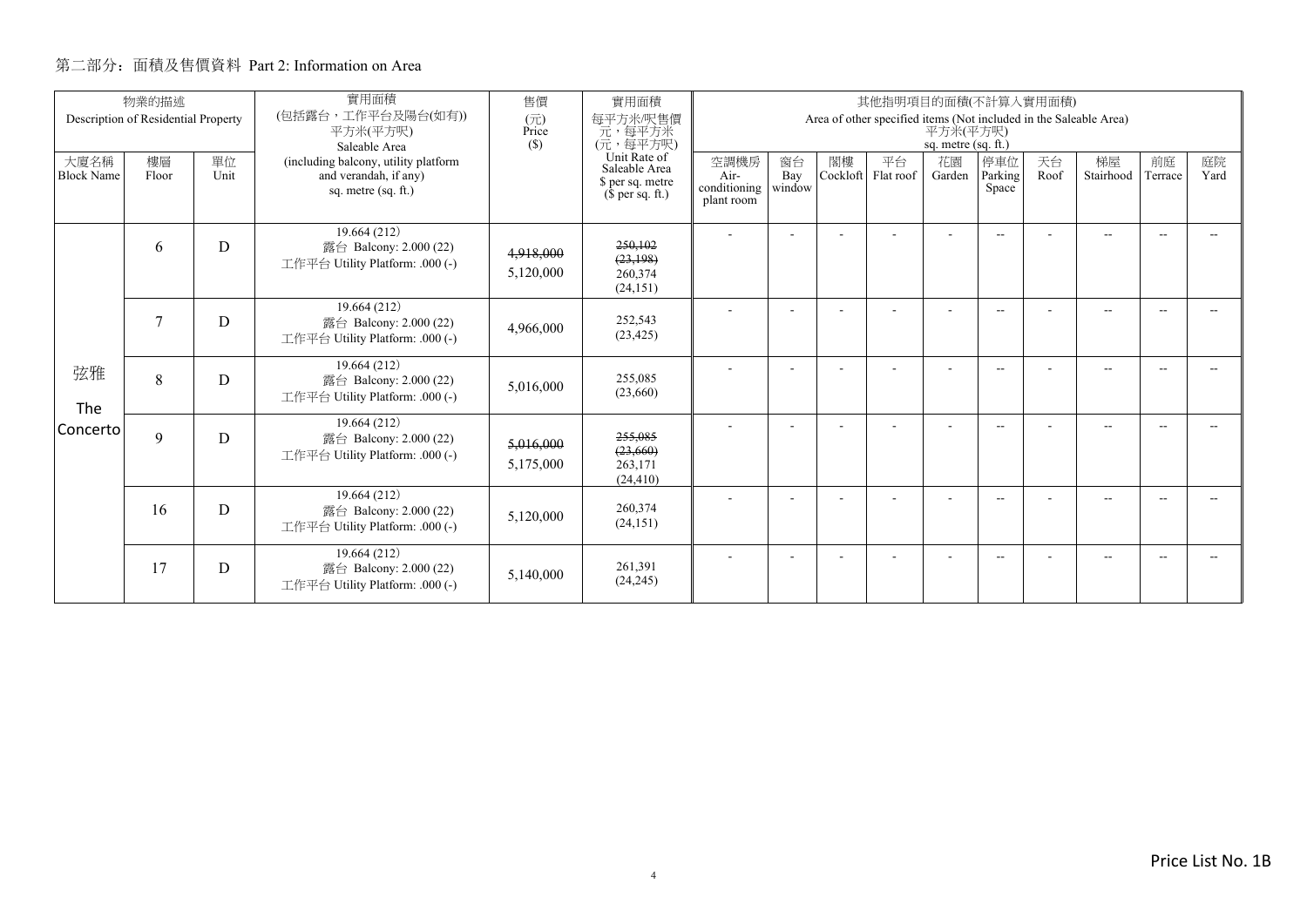|                           | 物業的描述                               |            | 實用面積                                                                                 | 售價                                                                    | 實用面積                                         | 其他指明項目的面積(不計算入實用面積)                                                                                  |                |                 |              |                         |                          |                 |                          |            |  |  |  |
|---------------------------|-------------------------------------|------------|--------------------------------------------------------------------------------------|-----------------------------------------------------------------------|----------------------------------------------|------------------------------------------------------------------------------------------------------|----------------|-----------------|--------------|-------------------------|--------------------------|-----------------|--------------------------|------------|--|--|--|
|                           | Description of Residential Property |            | (包括露台,工作平台及陽台(如有))<br>平方米(平方呎)<br>Saleable Area                                      | (元)<br>Price<br>(S)                                                   | 每平方米/呎售價<br>一元, 每平方米<br>(元, 每平方呎)            | Area of other specified items (Not included in the Saleable Area)<br>平方米(平方呎)<br>sq. metre (sq. ft.) |                |                 |              |                         |                          |                 |                          |            |  |  |  |
| 大廈名稱<br><b>Block Name</b> | 樓層<br>Floor                         | 單位<br>Unit | (including balcony, utility platform<br>and verandah, if any)<br>sq. metre (sq. ft.) | Unit Rate of<br>Saleable Area<br>\$ per sq. metre<br>$$$ per sq. ft.) | 空調機房<br>Air-<br>conditioning<br>plant room   | 窗台<br>Bay<br>window                                                                                  | 閣樓<br>Cockloft | 平台<br>Flat roof | 花園<br>Garden | 停車位<br>Parking<br>Space | 天台<br>Roof               | 梯屋<br>Stairhood | 前庭<br>Terrace            | 庭院<br>Yard |  |  |  |
| 弦雅                        | 18                                  | D          | 19.664 (212)<br>露台 Balcony: 2.000 (22)<br>工作平台 Utility Platform: .000 (-)            | 5,202,000<br>5,306,000                                                | 264,544<br>(24, 538)<br>269,833<br>(25,028)  |                                                                                                      |                |                 |              |                         | $\overline{\phantom{a}}$ |                 | $\overline{\phantom{a}}$ |            |  |  |  |
|                           | 21                                  | D          | 19.664 (212)<br>露台 Balcony: 2.000 (22)<br>工作平台 Utility Platform: .000 (-)            | 5,265,000<br>5,519,000                                                | 267,748<br>(24, 835)<br>280,665<br>(26, 033) |                                                                                                      |                |                 |              |                         | $\overline{\phantom{a}}$ |                 | $\overline{\phantom{a}}$ |            |  |  |  |
| The<br>Concerto           | 5                                   | ${\bf E}$  | 19.889 (214)<br>露台 Balcony: 2.000 (22)<br>工作平台 Utility Platform: .000 (-)            | 4,531,000                                                             | 227,814<br>(21, 173)                         |                                                                                                      |                |                 |              |                         | $\overline{\phantom{a}}$ |                 | $\overline{a}$           |            |  |  |  |
|                           | 6                                   | E          | 19.889 (214)<br>露台 Balcony: 2.000 (22)<br>工作平台 Utility Platform: .000 (-)            | 4,607,000                                                             | 231.636<br>(21,528)                          |                                                                                                      |                |                 |              | ٠                       | $\overline{\phantom{a}}$ |                 | $\overline{\phantom{a}}$ |            |  |  |  |
|                           | $\overline{7}$                      | ${\bf E}$  | 19.889 (214)<br>露台 Balcony: 2.000 (22)<br>工作平台 Utility Platform: .000 (-)            | 4,676,000                                                             | 235,105<br>(21, 850)                         |                                                                                                      |                |                 |              |                         | --                       |                 | --                       |            |  |  |  |
|                           | 8                                   | E          | 19.889 (214)<br>露台 Balcony: 2.000 (22)<br>工作平台 Utility Platform: .000 (-)            | 4,733,000                                                             | 237,971<br>(22,117)                          |                                                                                                      |                |                 |              |                         | $\overline{a}$           |                 | $\overline{a}$           | --         |  |  |  |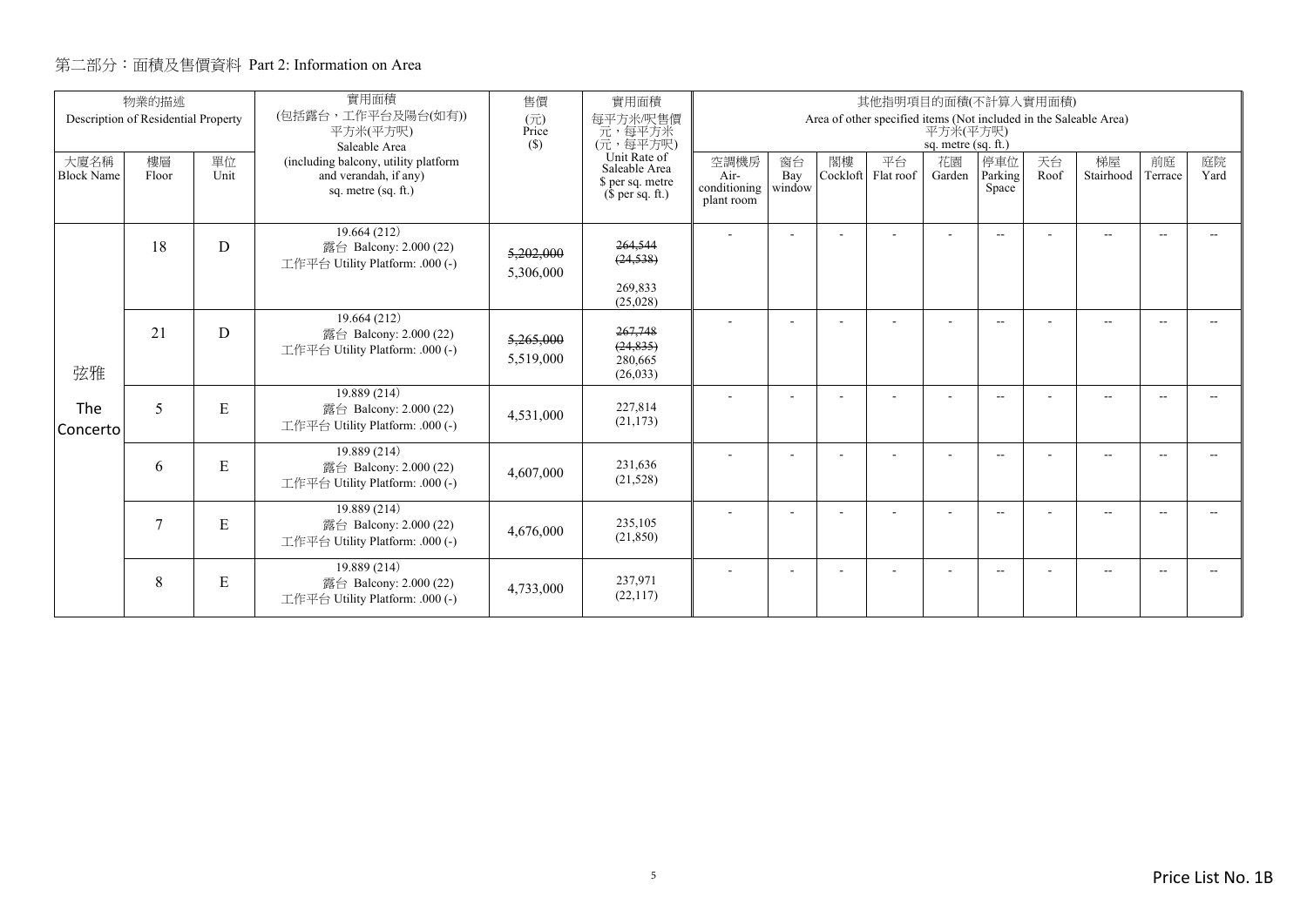|                           | 物業的描述<br>Description of Residential Property |            | 實用面積<br>(包括露台,工作平台及陽台(如有))<br>平方米(平方呎)                                                                | 售價<br>(元)<br>Price | 實用面積<br>每平方米/呎售價<br>元,每平方米                                                        |                                            |                     |                | 其他指明項目的面積(不計算入實用面積)<br>Area of other specified items (Not included in the Saleable Area) | 平方米(平方呎)                            |                          |            |                          |               |            |
|---------------------------|----------------------------------------------|------------|-------------------------------------------------------------------------------------------------------|--------------------|-----------------------------------------------------------------------------------|--------------------------------------------|---------------------|----------------|------------------------------------------------------------------------------------------|-------------------------------------|--------------------------|------------|--------------------------|---------------|------------|
| 大廈名稱<br><b>Block Name</b> | 樓層<br>Floor                                  | 單位<br>Unit | Saleable Area<br>(including balcony, utility platform<br>and verandah, if any)<br>sq. metre (sq. ft.) | (S)                | (元,每平方呎)<br>Unit Rate of<br>Saleable Area<br>\$ per sq. metre<br>$$$ per sq. ft.) | 空調機房<br>Air-<br>conditioning<br>plant room | 窗台<br>Bay<br>window | 閣樓<br>Cockloft | 平台<br>Flat roof                                                                          | sq. metre (sq. ft.)<br>花園<br>Garden | 停車位<br>Parking<br>Space  | 天台<br>Roof | 梯屋<br>Stairhood          | 前庭<br>Terrace | 庭院<br>Yard |
|                           | 9                                            | E          | 19.889 (214)<br>露台 Balcony: 2.000 (22)<br>工作平台 Utility Platform: .000 (-)                             | 4,761,000          | 239,379<br>(22, 248)                                                              |                                            | ۰                   |                |                                                                                          |                                     | $\overline{\phantom{a}}$ |            | $\overline{a}$           |               |            |
|                           | 15                                           | ${\bf E}$  | 19.889 (214)<br>露台 Balcony: 2.000 (22)<br>工作平台 Utility Platform: .000 (-)                             | 4,925,000          | 247,624<br>(23, 014)                                                              |                                            | ٠                   |                |                                                                                          | ٠                                   | $\overline{\phantom{a}}$ |            | $\overline{\phantom{a}}$ |               |            |
| 弦雅                        | 16                                           | E          | 19.889 (214)<br>露台 Balcony: 2.000 (22)<br>工作平台 Utility Platform: .000 (-)                             | 4,974,000          | 250.088<br>(23, 243)                                                              |                                            | ٠                   |                |                                                                                          |                                     | $\overline{\phantom{a}}$ |            | $\overline{\phantom{a}}$ |               |            |
| The<br>Concerto           | 17                                           | ${\bf E}$  | 19.889 (214)<br>露台 Balcony: 2.000 (22)<br>工作平台 Utility Platform: .000 (-)                             | 5,024,000          | 252,602<br>(23, 477)                                                              |                                            | ٠                   |                |                                                                                          | ٠                                   | $\overline{\phantom{a}}$ |            | $\overline{\phantom{a}}$ |               |            |
|                           | 18                                           | E          | 19.889 (214)<br>露台 Balcony: 2.000 (22)<br>工作平台 Utility Platform: .000 (-)                             | 5,076,000          | 255,216<br>(23, 720)                                                              |                                            |                     |                |                                                                                          |                                     | $- -$                    |            | $- -$                    |               |            |
|                           | 19                                           | ${\bf E}$  | 19.889 (214)<br>露台 Balcony: 2.000 (22)<br>工作平台 Utility Platform: .000 (-)                             | 5,107,000          | 256,775<br>(23, 864)                                                              |                                            | ٠                   |                |                                                                                          | ٠                                   | $\overline{\phantom{a}}$ |            | $\overline{\phantom{a}}$ | --            |            |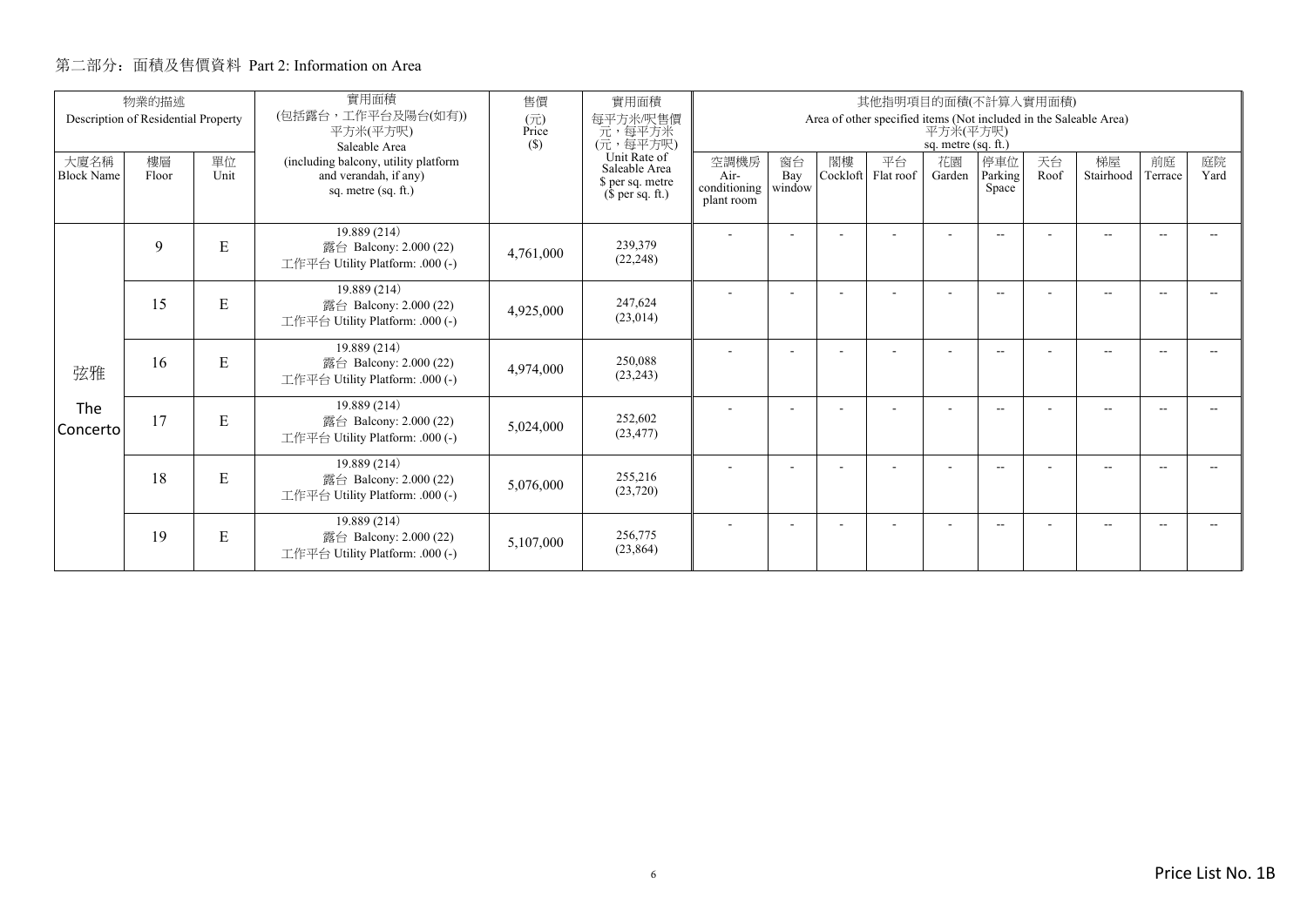### 第三部份:其他資料 Part 3: Other Information

- (1) 準買家應參閱發展項目的售樓說明書,以了解該項目的資料。 Prospective purchasers are advised to refer to the sales brochure for the Development for information on the Development.
- (2) 根據《一手住宅物業銷售條例》第 52(1)條及第 53(2)及(3)條, According to sections 52(1) and 53(2) and (3) of the Residential Properties (First-hand Sales) Ordinance, –

#### 第 52(1)條 / Section 52(1)

在某人就指明住宅物業與擁有人訂立臨時買賣合約時,該人須向擁有人支付售價的 5% 的臨時訂金。 A preliminary deposit of 5% of the purchase price is payable by a person to the owner on entering into a preliminary agreement for sale and purchase in respect of the specified residential property with the owner.

如某人於某日期訂立臨時買賣合約,並於該日期後的 5 個工作日內,就有關住宅物業簽立買賣合約,則擁有人必須在該日期後的 8 個工作日內,簽立該買賣合約。 If a person executes an agreement for sale and purchase in respect of the residential property within 5 working days after the date on which the person enters into the preliminary agreement for sale and purchase, the owner agreement for sale and purchase within 8 working days after that date.

如某人於某日期訂立臨時買賣合約時,但沒有於該日期後的 5 個工作日内,就有關住宅物業簽立買賣合約,則 –(i) 該臨時合約即告終止;(ii) 有關的臨時訂金即予沒收;及 (iii) 擁有人不得就該人沒有簽立買賣合約而針 對該人提出進一步申索。

#### 第 53(2)條 / Section 53(2)

If a person does not execute an agreement for sale and purchase in respect of the residential property within 5 working days after the date on which the person enters into the preliminary agreement for sale and purchase- ( agreement is terminated; (ii) the preliminary deposit is forfeited; and (iii) the owner does not have any further claim against the person for the failure.

註: 於本第4段内,「售價」指本價單第二部份表中所列之價目,而「成交金額」指臨時買賣合約及買賣合約所載之價目(即售價經計算相關支付條款及適用折扣後之價錢)。因應相關支付條款及適用折扣按售價計算得出之 價目,皆向下捨入計至百位數作為成交金額。

#### 第 53(3)條 / Section 53(3)

Note: In this paragraph 4, "Price" means the price set out in the schedule in Part 2 of this price list, and "Transaction Price" means the purchase price set out in the Preliminary Agreement for Sale and Purchase and Agree Purchase, i.e. the purchase price after applying the relevant terms of payment and applicable discount(s) on the Price. The price obtained after applying the relevant terms of payment and applicable discounts on the Price to the nearest hundred dollars to determine the Transaction Price.

(3) 實用面積及屬該住宅物業其他指明項目的面積是按《一手住宅物業銷售條例》第 8 條及附表二第 2 部的計算得出的。 The saleable area and area of other specified items of the residential property are calculated in accordance with section 8 and Part 2 of Schedule 2 to the Residential Properties (First-hand Sales) Ordinance.

(4)(i) 支付條款 **Terms of Payment** 

#### 付款辦法 **Payment Methods**

買方於簽署臨時買賣合約時須繳付相等於成交金額之 5% 作為臨時訂金 (「臨時訂金」)。臨時訂金之其中港幣\$100,000 須以銀行本票繳付,抬頭請寫「貝克・麥堅時律師事務所」或"Baker & McKenzie"。請另備支票以

補足臨時訂金之餘額,抬頭請寫「貝克‧麥堅時律師事務所」或 "Baker & McKenzie"。

Upon signing of the preliminary agreement for sale and purchase, the Purchaser shall pay the preliminary deposit equivalent to 5% of the Transaction Price ("Preliminary Deposit"). A cashier order of HK\$100,000 being part o Deposit shall be made payable to "Baker & McKenzie" or 「貝克·麥堅時律師事務所」. Please prepare a cheque payable to "Baker & McKenzie" or 「貝克·麥堅時律師事務所」to pay the balance of the Preliminary Deposit.

- (A) 120 天付款計劃 120-day Payment Plan (照售價減 5%) (5% discount from the Price)
- (1) 買方須於簽署臨時買賣合約 (「臨時合約」) 時繳付相等於成交金額 5%作為臨時訂金。買方須於簽署臨時合約後 <sup>5</sup> 個工作日內簽署正式買賣合約(「正式合約」)。 The Purchaser shall pay the preliminary deposit equivalent to 5% of the Transaction Price upon signing of the preliminary agreement for sale and purchase ("PASP"). The formal agreement for sale & purchase ("ASP") shall be by the Purchaser within 5 working days after signing of the PASP.
- (2) 成交金額 3%即加付訂金於買方簽署臨時買賣合約後 60 天內繳付。 3% of Transaction Price being further deposit shall be paid within 60 days after signing of the preliminary agreement for sale and purchase.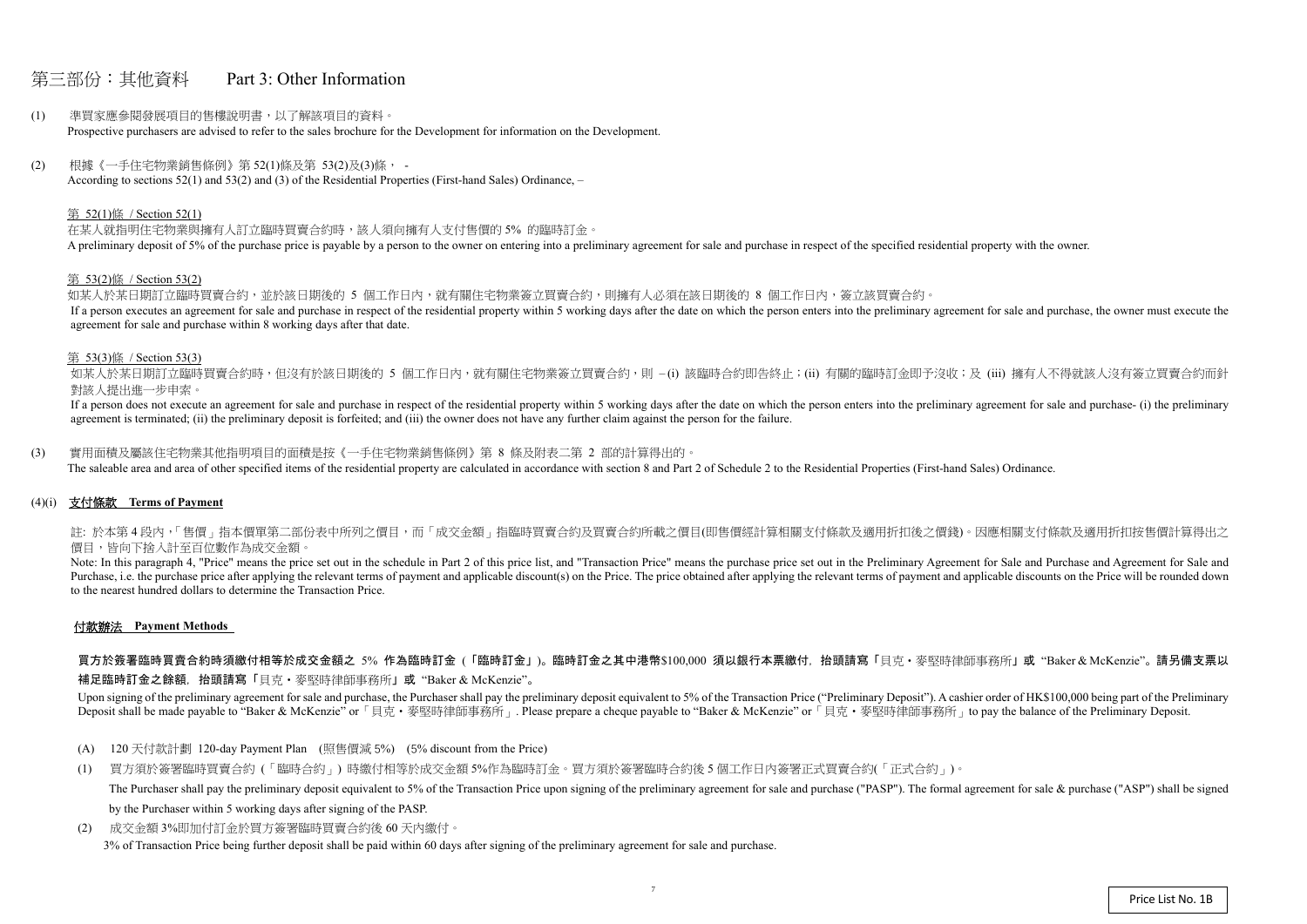- (3) 成交金額 92%即成交金額餘款於買方簽署臨時合約後 120 天內繳付或於賣方向買方發出書面通知書可將發展項目內的住宅物業之業權有效地轉讓予買方的日期後的 14 日內繳付,以較早者為準 92% of Transaction Price being balance of Transaction Price shall be paid within 120 days after signing of the preliminary agreement for sale and purchase or within 14 days after the date of written notification to the Pur the Vendor is in a position validly to assign the residential property in the Development to the Purchaser, whichever is earlier.
- (B) 120 天按揭付款計劃 120-day Mortgage Payment Plan (照售價減 1%) (1% discount from the Price)
- (1) 買方須於簽署臨時買賣合約 (「臨時合約」) 時繳付相等於成交金額 5%作為臨時訂金。買方須於簽署臨時合約後 <sup>5</sup> 個工作日內簽署正式買賣合約(「正式合約」)。 The Purchaser shall pay the preliminary deposit equivalent to 5% of the Transaction Price upon signing of the preliminary agreement for sale and purchase ("PASP"). The formal agreement for sale & purchase ("ASP") shall be

by the Purchaser within 5 working days after signing of the PASP.

(2)成交金額 3%即加付訂金於買方簽署臨時買賣合約後 <sup>60</sup> 天內繳付。

3% of Transaction Price being further deposit shall be paid within 60 days after signing of the preliminary agreement for sale and purchase.

- $(C)$ 建築期付款計劃 Stage Payment Plan (照售價減 <sup>3</sup>%) (3% discount from the Price)
- (1) 買方須於簽署臨時買賣合約 (「臨時合約」) 時繳付相等於成交金額 5%作為臨時訂金。買方須於簽署臨時合約後 <sup>5</sup> 個工作日內簽署正式買賣合約(「正式合約」)。 The Purchaser shall pay the preliminary deposit equivalent to 5% of the Transaction Price upon signing of the preliminary agreement for sale and purchase ("PASP"). The formal agreement for sale & purchase ("ASP") shall be by the Purchaser within 5 working days after signing of the PASP.
- (2) 成交金額 3%即加付訂金於買方簽署臨時買賣合約後 60 天內繳付。

(3) 成交金額 92%即成交金額餘款於買方簽署臨時合約後 <sup>120</sup> 天內繳付或於賣方向買方發出書面通知書可將發展項目內的住宅物業之業權有效地轉讓予買方的日期後的 <sup>14</sup> 日內繳付,以較早者為準。 92% of Transaction Price being balance of Transaction Price shall be paid within 120 days after signing of the preliminary agreement for sale and purchase or within 14 days after the date of written notification to the Pur the Vendor is in a position validly to assign the residential property in the Development to the Purchaser, whichever is earlier.買方可向發展商指定之財務機構申請「第一按揭貸款」。詳情請參閱第(4)(iii)(a)段。

The Purchaser may apply the "First Mortgage Loan" from the Vendor's designated financing company. Please refer to paragraph (4)(iii)(a) for details.

3% of Transaction Price being further deposit shall be paid within 60 days after signing of the preliminary agreement for sale and purchase.

(3) 成交金額 92%即成交金額餘款於賣方向買方發出書面通知書可將發展項目內的住宅物業之業權有效地轉讓予買方的日期後的 <sup>14</sup> 日內繳付。 92% of Transaction Price being balance of Transaction Price shall be paid within 14 days after the date of written notification to the Purchaser that the Vendor is in a position validly to assign the residential property i to the Purchaser.

#### (4)(ii) 售價獲得折扣的基礎 **The basis on which any discount on the Price is available**

- (a) 請參閱第(4)(i)段。 Please refer to paragraph (4)(i).
- (b) 「置業有禮」特別折扣 "Home Purchase" Special Discount: 買方可獲額外 3%售價折扣優惠作為「置業有禮」特別折扣。 An extra 3% discount from the Price would be offered to the Purchasers as the "Home Purchase" Special Discount.
- (c) 「印花稅津貼」優惠 "Subsidy of Stamp Duty" Benefit: 買方可獲額外 6%售價折扣優惠作為「印花稅津貼」優惠。 An extra 6% discount from the Price would be offered to the Purchasers as "Subsidy of Stamp Duty" Benefit.
- (d) 聖誕限時折扣 Christmas Limited Time Discount: 凡於 2020 年 12 月 31 日當日或之前簽署臨時買賣合約,買方可獲額外 1%售價折扣優惠。 Where the preliminary agreement for sale and purchase is signed on or before 31 December 2020, an extra 1% discount from the Price would be offered to the Purchasers.
- (4)(iii) 可就購買該項目中的指明住宅物業而連帶獲得的任何贈品、財務優惠或利益 **Any gift, or any financial advantage or benefit, to be made available in connection with the purchase of a specified residential property in the Development**

#### 第一按揭貸款 First Mortgage Loan

(a) 備用第一按揭貸款(「第一按揭貸款」) Standby First Mortgage Loan ("First Mortgage Loan") (此優惠只適用於選擇(B)120 天按揭付款計劃) This benefit is only applicable to Purchasers who choose (B) 120-day Mortgage Payment Plan.

8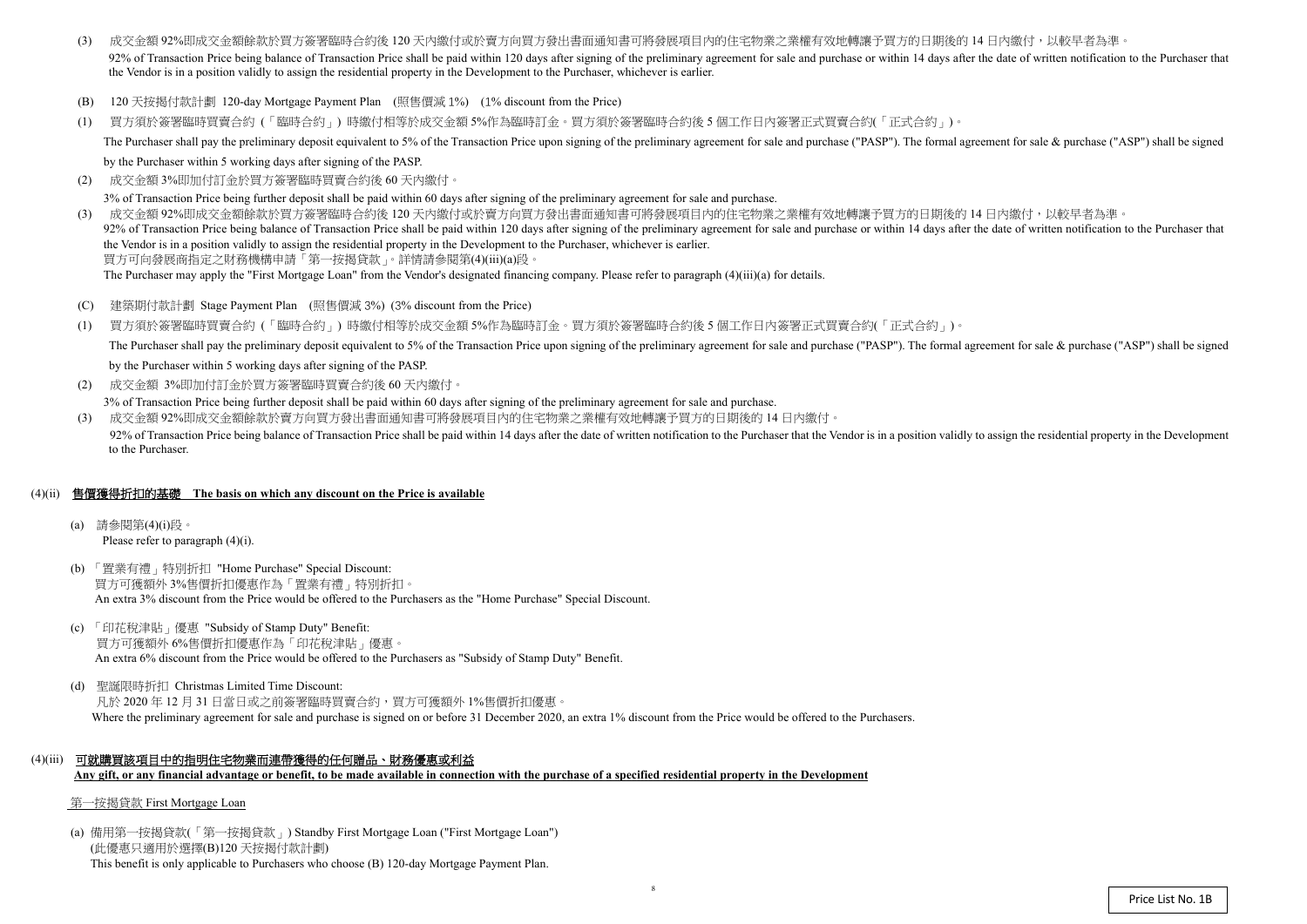(b) 買方可向賣方指定財務機構申請第一按揭貸款。主要條款如下:

The Purchaser can apply the First Mortgage Loan from the Vendor's designated financing company. Key terms are as follows:

- (i)) 買方必須於買賣合約內訂明的付清成交金額餘額之日或發展項目的預計關鍵日期(以較早者為準)前最少 60 日以書面向指定財務機構申請第一按揭貸款。<br>The Purchaser shall make a written application to the designated financing company for a First Mortgage Loan in not less than 60 days before the da The Purchaser shall make a written application to the designated financing company for a First Mortgage Loan in not less than 60 days before the date of settlement of the balance of the Transaction Price as specified in the Agreement for Sale and Purchase or the estimated material date for the Development (whichever is earlier).
- (ii)第一按揭貸款以住宅物業之第一法定按揭作抵押。
- The First Mortgage Loan shall be secured by a first legal mortgage over the residential property.
- (iii)第一按揭貸款之提款日必須為該住宅物業付清成交金額當日,並在任何情況下不得遲於 <sup>2021</sup> <sup>年</sup><sup>7</sup> <sup>月</sup> <sup>31</sup>日。
- The date of drawdown of the First Mortgage Loan must be the date of the full payment of the Transaction Price of the relevant residential property and in any event not later than 31 July 2021. (iv)香港永久性居民和香港非永久性居民的第一按揭貸款金額最高分別為成交金額的 70%<sup>和</sup> 60%。
- The maximum amount of First Mortgage Loan for Hong Kong permanent residents and non-Hong Kong permanent residents are 70% and 60% of the Transaction Price respectively.<br>第一位担合教会员每个投提现这些生产的规模建立的一具原子的一个 (v)
- ) 第一按揭貸款首兩年之按揭利率為指定財務機構不時報價之最優惠利率(P)減年息 2% (P-2%) (於本價單印製日期 P 為 5.5%)計算,其後之按揭利率為指定財務機構不時報價之最優惠利率(P)加年息 0.75% (P+0.75%),<br>利率浮動。 最终按規利率以指定財務機構案批結果而定。 景優東利率選用指定財務機構之報價。 利率浮動。最終按揭利率以指定財務機構審批結果而定。最優惠利率選用指定財務機構之報價。Interest rate of First Mortgage Loan for the first two years shall be at the Prime Rate (P) quoted by the designated financing company from time to time minus 2% per annum (P-2%) (P as at the date of this price list is 5.5 thereafter at the Prime Rate (P) designated by the designated financing company from time to time plus 0.75% per annum (P+0.75%), subject to fluctuation. The final interest rate is subject to the approval of the designated company. Prime Rate is quoted by the designated financing company.
- (vi) 第一按揭貸款年期最長為 <sup>25</sup> 年。
	- The maximum tenor of First Mortgage Loan shall be 25 years.
- (vii) 第一按揭貸款首兩年只需償還利息,不需償還本金,第三年開始需要償還本金及利息。Only interest payment of the First Mortgage Loan is required and no repayment of the principal of the First Mortgage Loan is required for the first 2 years. The monthly instalment and interest shall be accrued starting fro third year.
- (viii) 買方及其擔保人(如有)須提供足夠文件證明其還款能力,包括但不限於在指定財務機構要求下提供信貸報告、收入證明及/或銀行紀錄。The Purchaser and his/her/its guarantor (if any) shall provide sufficient documents to prove his/her/its repayment ability, including without limitation the provision of credit report, income proof and/or banking record up by the designated financing company.
- $(ix)$  第一按揭貸款申請須由指定財務機構獨立審批。The First Mortgage Loan shall be approved by the designated financing company independently.
- $(x)$ 所有第一按揭貸款法律文件須由賣方或該指定財務公司指定之律師行辦理,並由買方負責有關律師費用及雜費。買方可選擇另行自聘律師作為買方代表律師,在此情況下,買方亦須負責其代表律師有關第一按 揭貸款的律師費用及雜費。

All legal documents of the First Mortgage Loan shall be prepared and handled by the solicitors designated by the Vendor or the designated financing company. The Purchaser can choose to instruct his/her/its own solicitors t for him/her/it, and in such event, the Purchaser shall also bear his/her/its own solicitors' costs and disbursements relating to the First Mortgage Loan.

 $(x_i)$ 買方敬請向指定財務機構查詢有關第一按揭貸款用途及詳情。第一按揭貸款批出與否及其條款,指定財務機構有最終決定權。不論第一按揭貸款獲批與否,買方仍須按買賣合約完成住宅物業的交易及繳付住宅 物業的成交金額全數。

 $(xii)$  第一按揭貸款受其他條款及細則約束。The First Mortgage Loan is subject to other terms and conditions.

(d) 賣方沒有參與及提供第一按揭貸款。第一按揭貸款只是由指定財務機構提供予買方。而無論在任何情況下,賣方無須因第一按揭貸款所引發的任何事情負上任何責任。 The Vendor is not involved in the arrangement of the First Mortgage Loan. The arrangement of the First Mortgage Loan is provided or procured to the Purchaser by the designated financing company and in no circumstances shal Vendor be held liable for anything arising from or in connection with the arrangement of the First Mortgage Loan.

 The Purchaser is advised to enquire with the designated financing company about the purpose and the details of the First Mortgage Loan. The approval or disapproval of the First Mortgage Loan and the terms thereof are subject to the final decision of the designated financing company. Irrespective of whether the First Mortgage Loan is granted or not, the Purchaser shall complete the purchase of the residential property and shall pay the full Tra Price of the residential property in accordance with the Agreement for Sale and Purchase.

(c) 賣方無給予或視之為已給予任何就第一按揭貸款之批核的陳述或保證。

No representation or warranty is <sup>g</sup>iven or shall be deemed to have been given by the Vendor as to the approval of the First Mortgage Loan.

#### (4)(iv) 誰人負責支付買賣該項目中的指明住宅物業的有關律師費及印花稅

**Who is liable to pay the solicitors' fees and stamp duty in connection with the sale and purchase of a specified residential property in the Development** 

1. 買賣雙方各自負責其代表律師擬備、完成及登記所有有關買賣法律文件的律師費和支出。

Each party shall bear and pay its own legal costs and disbursements for the preparation, completion and registration of all legal documents in relation to the purchase.

2. 買方須支付一概有關臨時買賣合約、買賣合約及轉讓契之印花稅(包括但不限於任何買方提名書或轉售的印花稅、任何從價印花稅、額外印花稅、買家印花稅及任何與過期繳付任何印花稅的有關罰款、利息及附加費